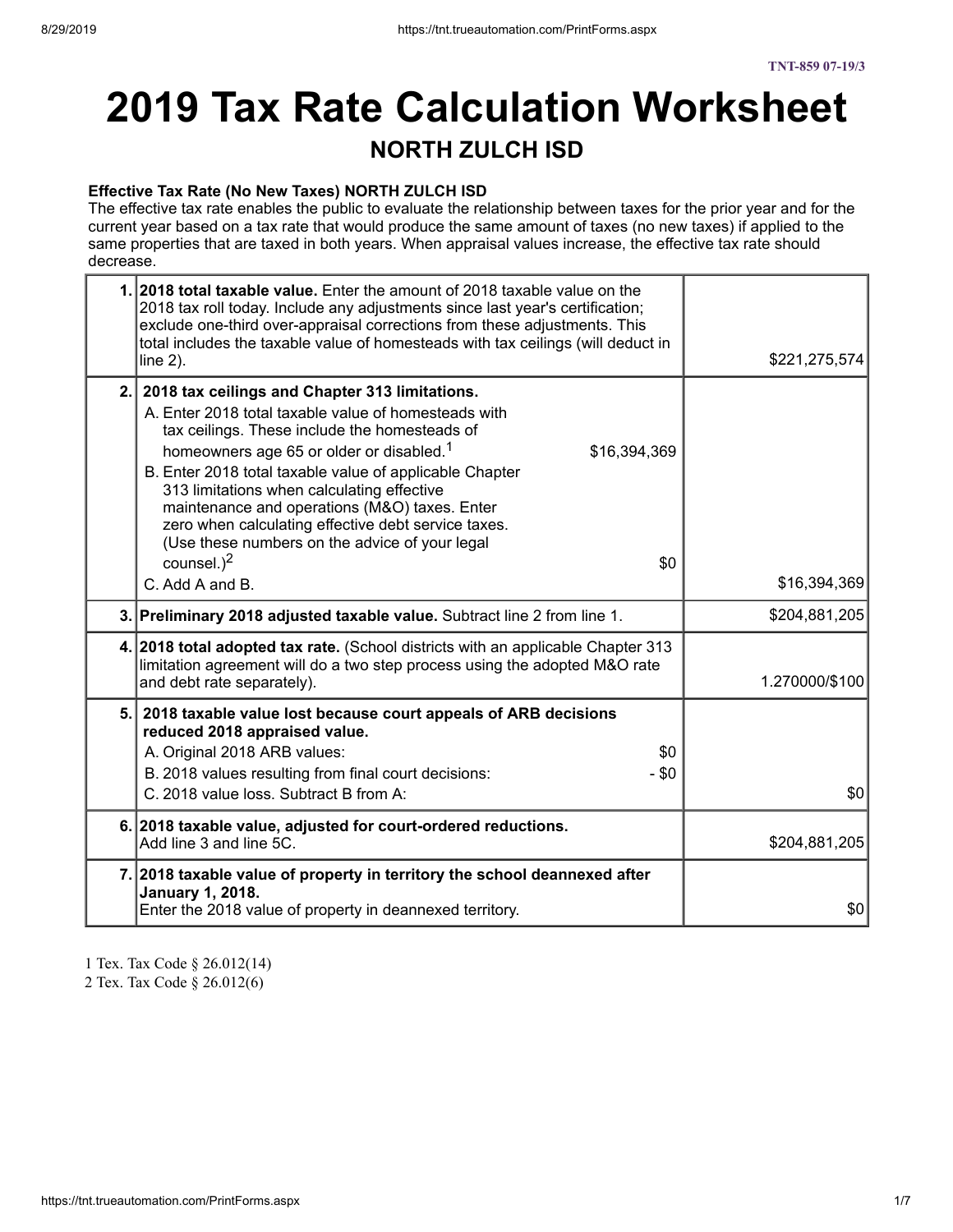## **2019 Tax Rate Calculation Worksheet (continued) NORTH ZULCH ISD**

| 8.   | 2018 taxable value lost because property first qualified for an<br>exemption in 2019. Note that lowering the amount or percentage of an<br>existing exemption does not create a new exemption or reduce taxable value.<br>If the school district increased an original exemption, use the difference<br>between the original exempted amount and the increased exempted amount.<br>Do not include value lost due to freeport or "goods-in-transit" exemptions.<br>\$89,290<br>A. Absolute exemptions. Use 2018 market value:<br>B. Partial exemptions. 2019 exemption amount, or<br>$+$ \$860,750<br>2019 percentage exemption times 2018 value:<br>C. Value loss. Total of A and B: | \$950,040     |
|------|--------------------------------------------------------------------------------------------------------------------------------------------------------------------------------------------------------------------------------------------------------------------------------------------------------------------------------------------------------------------------------------------------------------------------------------------------------------------------------------------------------------------------------------------------------------------------------------------------------------------------------------------------------------------------------------|---------------|
| 9.   | 2018 taxable value lost because property first qualified for agricultural<br>appraisal (1-d or 1-d-1), timber appraisal, recreational/scenic appraisal<br>or public access airport special appraisal in 2019. Use only those<br>properties that first qualified in 2019; do not use properties that qualified in<br>2018.<br>A. 2018 market value:<br>\$957,923<br>B. 2019 productivity or special appraised value:<br>$- $12,700$                                                                                                                                                                                                                                                   |               |
|      | C. Value loss. Subtract B from A:                                                                                                                                                                                                                                                                                                                                                                                                                                                                                                                                                                                                                                                    | \$945,223     |
|      | 10. Total adjustments for lost value. Add lines 7, 8C, and 9C.                                                                                                                                                                                                                                                                                                                                                                                                                                                                                                                                                                                                                       | \$1,895,263   |
|      | 11. 2018 adjusted taxable value. Subtract line 10 from line 6.                                                                                                                                                                                                                                                                                                                                                                                                                                                                                                                                                                                                                       | \$202,985,942 |
|      | 12. Adjusted 2018 taxes. Multiply line 4 times line 11 and divide by \$100.                                                                                                                                                                                                                                                                                                                                                                                                                                                                                                                                                                                                          | \$2,577,921   |
|      | 13. Taxes refunded for years preceding tax year 2018: Enter the amount of<br>taxes refunded by the district for tax years preceding tax year 2018. Types of<br>refunds include court decisions, corrections and payment errors. Do not<br>include refunds for tax year 2018. This line applies only to tax years preceding<br>tax year 2018.                                                                                                                                                                                                                                                                                                                                         | \$3,977       |
|      | 14. Adjusted 2018 taxes with refunds. Add lines 12 and 13.                                                                                                                                                                                                                                                                                                                                                                                                                                                                                                                                                                                                                           | \$2,581,898   |
| 15.1 | Total 2019 taxable value on the 2019 certified appraisal roll today. This<br>value includes only certified values and includes the total taxable value<br>of homesteads with tax ceilings (will deduct in Line 17). These homesteads<br>include homeowners age 65 or older or disabled.<br>A. Certified values only: <sup>3</sup><br>\$324,232,913                                                                                                                                                                                                                                                                                                                                   |               |
|      | B. Pollution control and energy storage system<br>exemption: Deduct the value of property exempted<br>for the current tax year for the first time as pollution<br>control or energy storage system property:<br>$-$ \$0<br>C. Total 2019 value. Subtract B from A.                                                                                                                                                                                                                                                                                                                                                                                                                   | \$324,232,913 |

3 Tex. Tax Code § 26.012(6)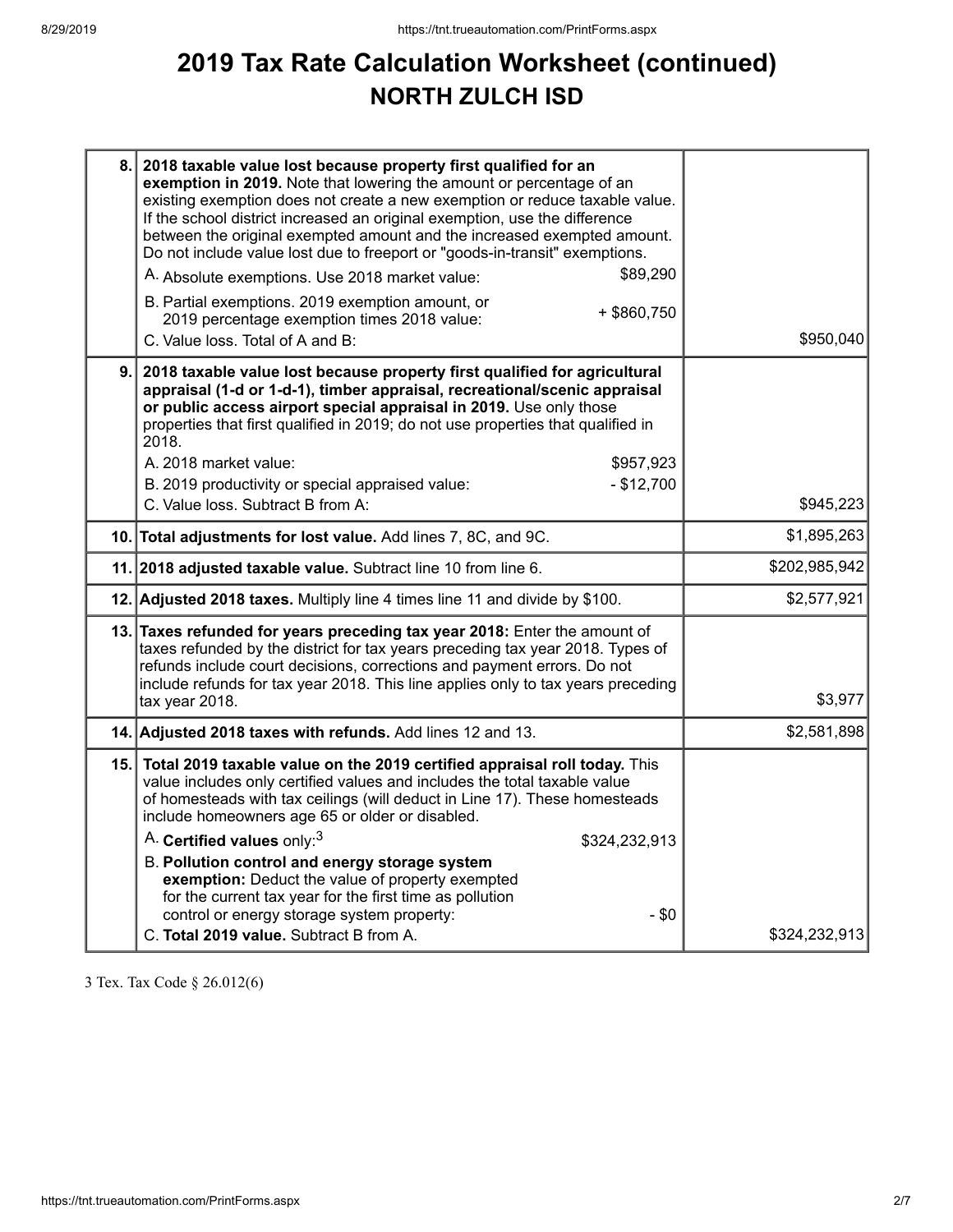## **2019 Tax Rate Calculation Worksheet (continued) NORTH ZULCH ISD**

| 16. | Total value of properties under protest or not included on certified<br>appraisal roll.<br>A. 2019 taxable value of properties under protest.<br>The chief appraiser certifies a list of properties still<br>under ARB protest. The list shows the district's value<br>and the taxpayer's claimed value, if any, or an<br>estimate of the value if the taxpayer wins. For each<br>of the properties under protest, use the lowest of<br>these values. Enter the total value.<br>B. 2019 value of properties not under protest or<br>included on certified appraisal roll. The chief<br>appraiser gives school districts a list of those taxable<br>properties that the chief appraiser knows about but<br>are not included at appraisal roll certification. These<br>properties also are not on the list of properties that<br>are still under protest. On this list of properties, the<br>chief appraiser includes the market value, appraised<br>value, and exemptions for the preceding year and a<br>reasonable estimate of the market value, appraised<br>value, and exemptions for the current year. Use the<br>lower market, appraised, or taxable value (as<br>appropriate). Enter the total value. | \$0<br>\$0 |              |
|-----|-------------------------------------------------------------------------------------------------------------------------------------------------------------------------------------------------------------------------------------------------------------------------------------------------------------------------------------------------------------------------------------------------------------------------------------------------------------------------------------------------------------------------------------------------------------------------------------------------------------------------------------------------------------------------------------------------------------------------------------------------------------------------------------------------------------------------------------------------------------------------------------------------------------------------------------------------------------------------------------------------------------------------------------------------------------------------------------------------------------------------------------------------------------------------------------------------------------|------------|--------------|
|     | C. Total value under protest or not certified. Add A<br>and B.                                                                                                                                                                                                                                                                                                                                                                                                                                                                                                                                                                                                                                                                                                                                                                                                                                                                                                                                                                                                                                                                                                                                              |            | \$0          |
| 17. | 2019 tax ceilings and Chapter 313 limitations.<br>A. Enter 2019 total taxable value of homesteads with<br>tax ceilings. These include the homesteads of<br>homeowners age 65 or older or disabled. <sup>4</sup><br>\$16,482,649<br>B. Enter 2019 total taxable value of applicable Chapter<br>313 limitations when calculating effective<br>maintenance and operations taxes. Enter zero when<br>calculating effective debt service taxes. (Use these<br>numbers on the advice of your legal counsel.) <sup>5</sup>                                                                                                                                                                                                                                                                                                                                                                                                                                                                                                                                                                                                                                                                                         | \$0        |              |
|     | C. Add A and B.                                                                                                                                                                                                                                                                                                                                                                                                                                                                                                                                                                                                                                                                                                                                                                                                                                                                                                                                                                                                                                                                                                                                                                                             |            | \$16,482,649 |

4 Tex. Tax Code § 26.012(6)(A)(i) 5 Tex. Tax Code § 26.012(6)(A)(ii)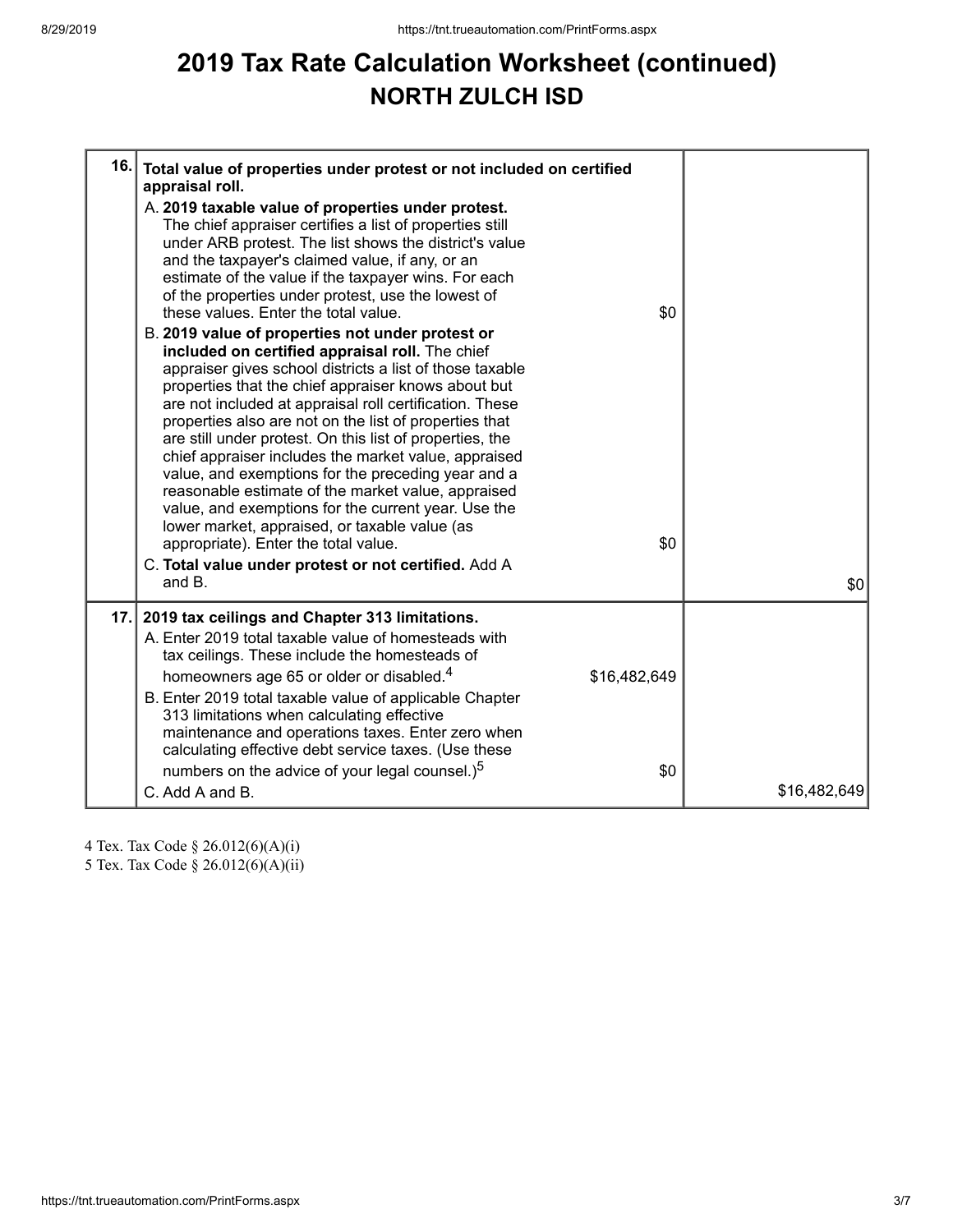## **2019 Tax Rate Calculation Worksheet (concluded) NORTH ZULCH ISD**

| <b>18. 2019 total taxable value.</b> Add lines 15C and 16C. Subtract line 17C.                                                                                                                                                                                                                                                                                                                                                 | \$307,750,264  |
|--------------------------------------------------------------------------------------------------------------------------------------------------------------------------------------------------------------------------------------------------------------------------------------------------------------------------------------------------------------------------------------------------------------------------------|----------------|
| 19. Total 2019 taxable value of properties in territory annexed after January 1,<br>2018. Include both real and personal property. Enter the 2019 value of property<br>in territory annexed by the school district.                                                                                                                                                                                                            | \$0            |
| 20. Total 2019 taxable value of new improvements and new personal property<br>located in new improvements. "New" means the item was not on the<br>appraisal roll in 2018. New additions to existing improvements may be included<br>if the appraised value can be determined. New personal property in a new<br>improvement must have been brought into the unit after January 1, 2018 and be<br>located in a new improvement. | \$6,346,334    |
| 21. Total adjustments to the 2019 taxable value. Add lines 19 and 20.                                                                                                                                                                                                                                                                                                                                                          | \$6,346,334    |
| 22. 2019 adjusted taxable value. Subtract line 21 from line 18.                                                                                                                                                                                                                                                                                                                                                                | \$301,403,930  |
| 23. 2019 effective tax rate. Divide lines 14 by line 22 and multiply by \$100.                                                                                                                                                                                                                                                                                                                                                 | \$0.8566/\$100 |
| 24. 2019 effective tax rate for ISDs with Chapter 313 Limitations. Add together<br>the effective tax rates for M&O and debt service for those school districts that<br>participate in an applicable Chapter 313 limitations agreement.                                                                                                                                                                                         | \$0,0000       |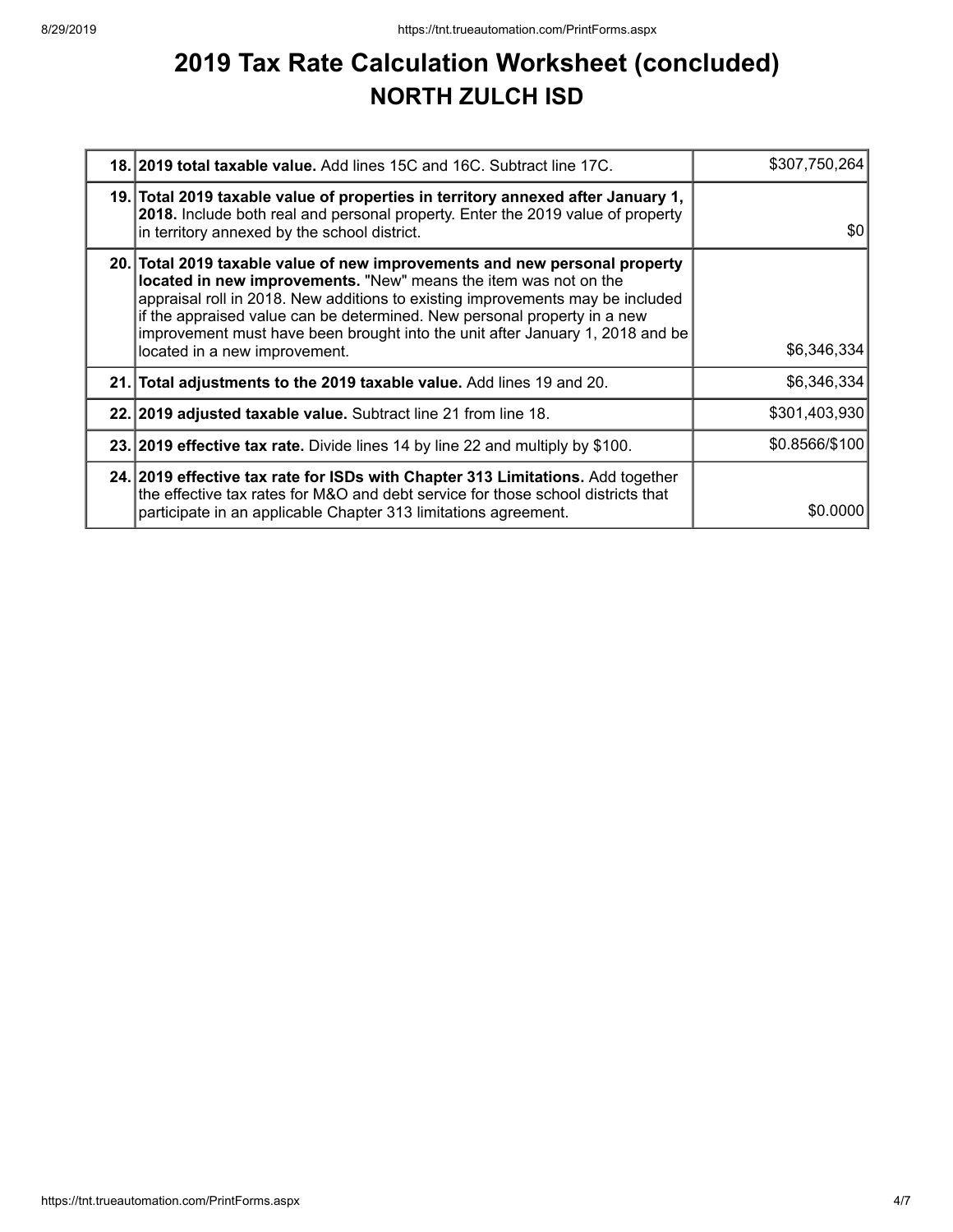### **Voter-Approval Tax Rate NORTH ZULCH ISD**

Most school districts calculate a voter-approval tax rate that is split into two separate rates:

1. **Maintenance and Operations (M&O):** The M&O rate is the portion of the tax rate that raises taxes for any lawful purpose other than debt service for which a taxing unit may spend property tax revenue. This rate accounts for such things as salaries, utilities and day-to-day operations.

2. **Debt:** The debt tax rate includes the debt service necessary to pay the school district's debt payments in the coming year. This rate accounts for principal and interest on bonds and other debt secured by property tax revenue.

In most cases the voter-approval tax rate exceeds the effective tax rate, but occasionally decreases in a school district's debt service will cause the effective tax rate to be higher than the voter-approval tax rate.

## **NORTH ZULCH ISD**

| 25.1 | 2019 voter-approval M&O rate. The sum of the following as calculated in<br>Tax Code Section $26.08(n)(1)(A),(B)$ and (C).                                                                                                                                                                                                                                                                                                                                                                                                                                                                                                                                                                                                                                                                                                                                                                                                                                                                                     |                |
|------|---------------------------------------------------------------------------------------------------------------------------------------------------------------------------------------------------------------------------------------------------------------------------------------------------------------------------------------------------------------------------------------------------------------------------------------------------------------------------------------------------------------------------------------------------------------------------------------------------------------------------------------------------------------------------------------------------------------------------------------------------------------------------------------------------------------------------------------------------------------------------------------------------------------------------------------------------------------------------------------------------------------|----------------|
|      | Go to Region 13 Education Service Center's Worksheet for State Aid<br>Template for 2019-2020 to determine state compression percentage and the<br>district enrichment tax rate (DTR).                                                                                                                                                                                                                                                                                                                                                                                                                                                                                                                                                                                                                                                                                                                                                                                                                         |                |
|      | A. The rate equal to the 2019 state compression<br>percentage times \$1.00<br>\$0.930000                                                                                                                                                                                                                                                                                                                                                                                                                                                                                                                                                                                                                                                                                                                                                                                                                                                                                                                      |                |
|      | B. The greater of:<br>(i) 2018 M&O - (\$1.00 + DTR reduction)<br>0R                                                                                                                                                                                                                                                                                                                                                                                                                                                                                                                                                                                                                                                                                                                                                                                                                                                                                                                                           |                |
|      | \$0.093000<br>(ii) \$0.04 per \$100 of taxable value                                                                                                                                                                                                                                                                                                                                                                                                                                                                                                                                                                                                                                                                                                                                                                                                                                                                                                                                                          |                |
|      | C. Add A and B.                                                                                                                                                                                                                                                                                                                                                                                                                                                                                                                                                                                                                                                                                                                                                                                                                                                                                                                                                                                               | \$1.023000     |
| 26.1 | Total 2019 debt to be paid with property tax revenue.<br>Debt means the interest and principal that will be paid on debts that:<br>(1) Are paid by property taxes,<br>(2) Are secured by property taxes,<br>(3) Are scheduled for payment over a period longer than one year, and<br>(4) Are not classified in the school district's budget as M&O expenses.<br>A:Debt includes contractual payments to other school<br>districts that have incurred debt on behalf of this school<br>district, if those debts meet the four conditions above.<br>Include only amounts that will be paid from property tax<br>revenue. Do not include appraisal district budget<br>payments.<br>Enter debt amount:<br>\$523,176<br>B: Subtract unencumbered fund amount used to<br>reduce total debt.<br>-\$0<br>C: Subtract state aid received for paying principal and<br>interest on debt for facilities through the existing debt<br>allotment program and/or the instructional facilities<br>$-50$<br>allotment program. |                |
|      | D: Adjust debt: Subtract B and C from A.                                                                                                                                                                                                                                                                                                                                                                                                                                                                                                                                                                                                                                                                                                                                                                                                                                                                                                                                                                      | \$523,176      |
|      | 27. Certified 2018 excess debt collections. Enter the amount certified by the<br>collector.                                                                                                                                                                                                                                                                                                                                                                                                                                                                                                                                                                                                                                                                                                                                                                                                                                                                                                                   | \$0            |
|      | 28. Adjusted 2019 debt. Subtract line 27 from line 26D.                                                                                                                                                                                                                                                                                                                                                                                                                                                                                                                                                                                                                                                                                                                                                                                                                                                                                                                                                       | \$523,176      |
|      | 29. Certified 2019 anticipated collection rate. Enter the rate certified by the<br>collector. If the rate is 100 percent or greater, enter 100 percent.                                                                                                                                                                                                                                                                                                                                                                                                                                                                                                                                                                                                                                                                                                                                                                                                                                                       | 100.000000%    |
|      | 30. 2019 debt adjusted for collections. Divide line 28 by line 29.                                                                                                                                                                                                                                                                                                                                                                                                                                                                                                                                                                                                                                                                                                                                                                                                                                                                                                                                            | \$523,176      |
|      | 31. 2019 total taxable value. Enter amount on line 18.                                                                                                                                                                                                                                                                                                                                                                                                                                                                                                                                                                                                                                                                                                                                                                                                                                                                                                                                                        | \$307,750,264  |
|      | 32. 2019 debt tax rate. Divide line 30 by line 31 and multiply by \$100.                                                                                                                                                                                                                                                                                                                                                                                                                                                                                                                                                                                                                                                                                                                                                                                                                                                                                                                                      | \$0.1700/\$100 |
|      | 33. 2019 voter-approval tax rate. Add lines 25 and 32.                                                                                                                                                                                                                                                                                                                                                                                                                                                                                                                                                                                                                                                                                                                                                                                                                                                                                                                                                        | \$1.1930/\$100 |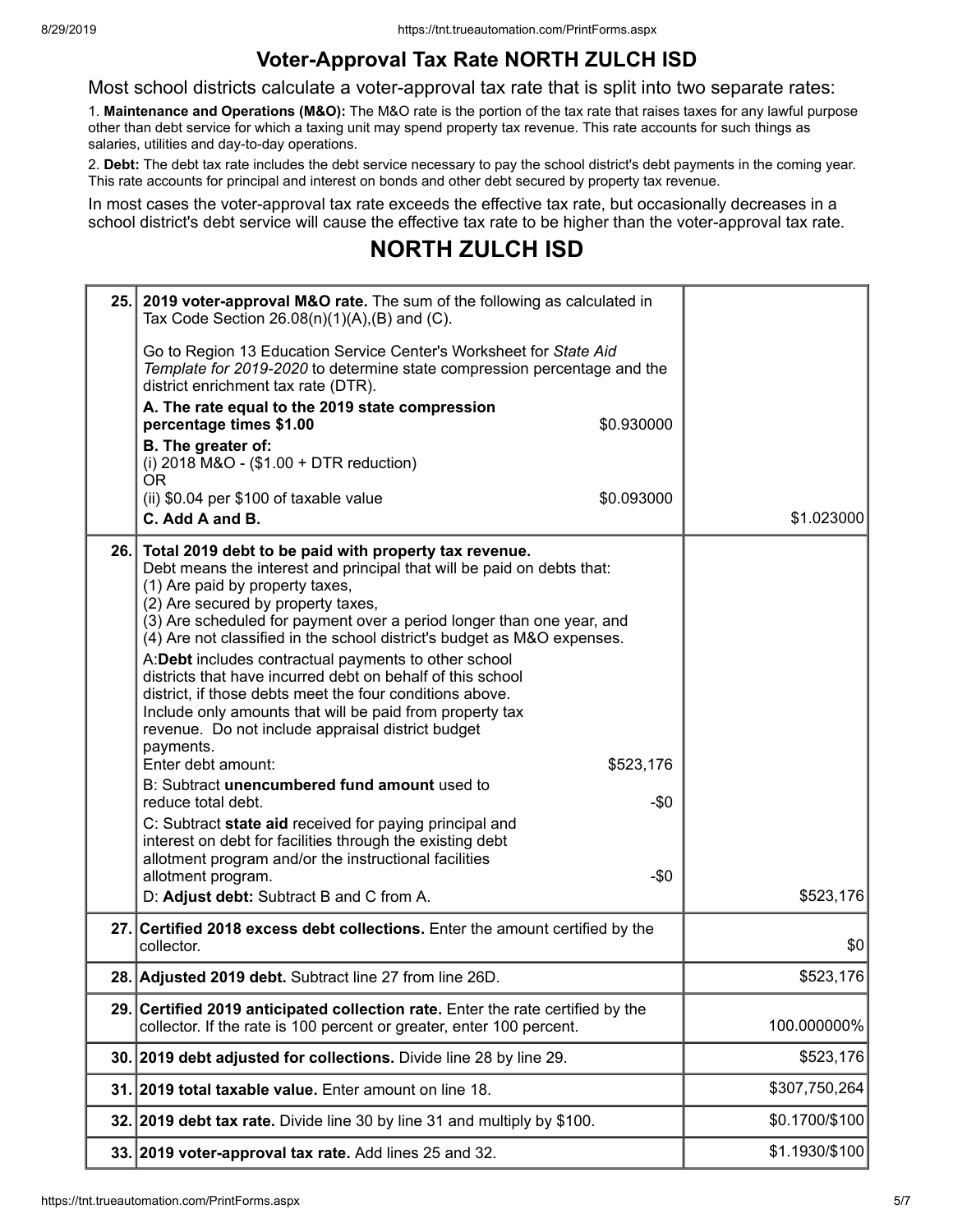### **Total Tax Rate**

Indicate the applicable total tax rates as calculated above.

| Effective Tax Rate (Line 23; or line 24 for a school district with Tax Code Chapter 313<br>limitations) | \$0.0000 |
|---------------------------------------------------------------------------------------------------------|----------|
| Voter-Approval Tax Rate (Line 33)                                                                       | \$1.1930 |
| Rollback Tax Rate Adjusted for Pollution Control (Line 37)                                              | \$0      |

### **School District Representative Name and Signature**

Enter the name of the person preparing the tax rate as authorized by the school board.

#### **Print Here**

Printed Name of School District Representative

#### **Sign Here**

School District Representative

**Date**